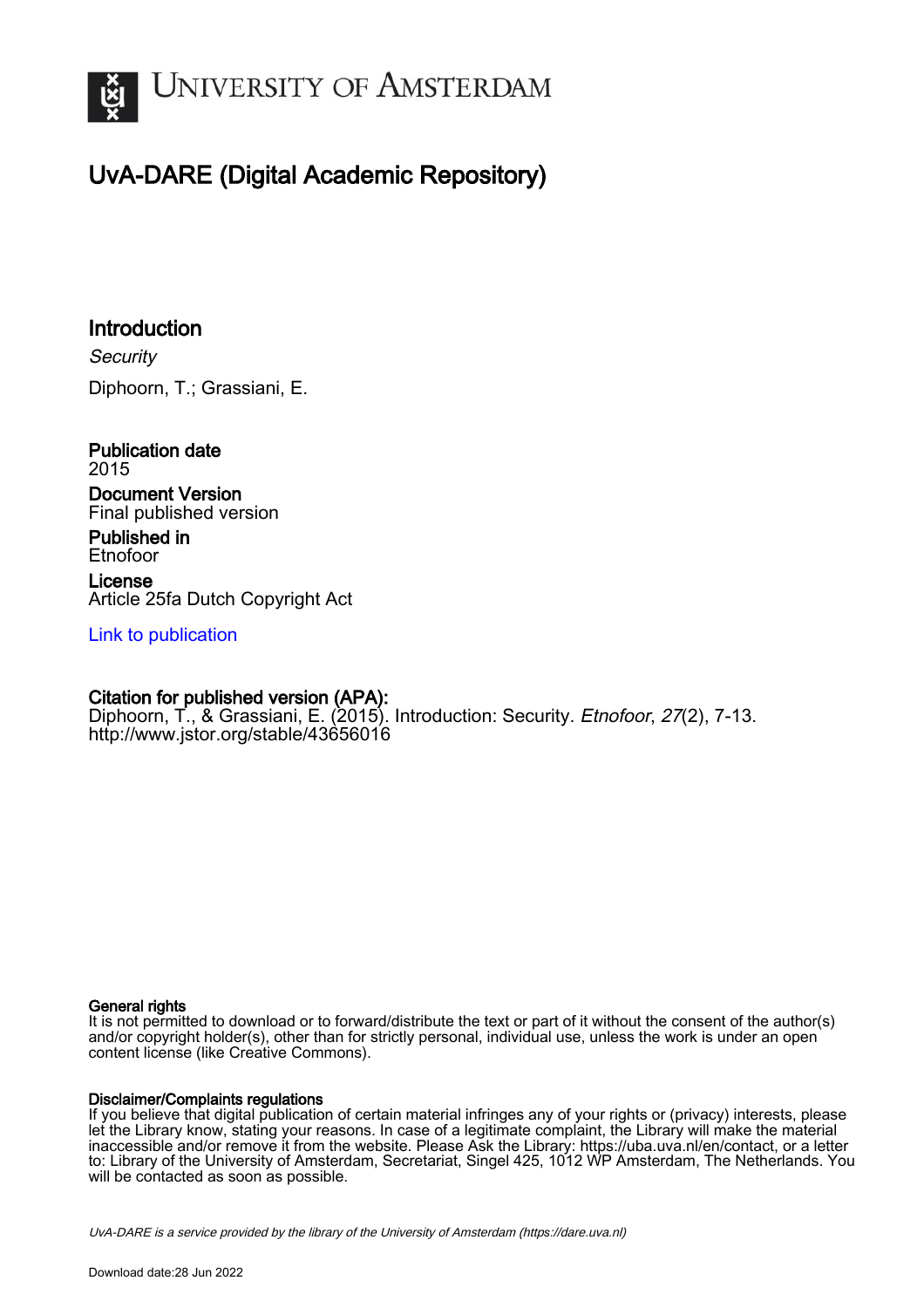# Introduction **Security**

 Tessa Diphoorn and Erella Grassiani University of Amsterdam

 'Security' is a hot topic, for academics as well as for politicians, corporations and a broad range of state or quasi-state actors. It is a term that is increasingly used in both public as well as academic debates, yet what does security actually mean and for whom is it intended? Which dominant and counterhegemonic definitions or framings are used by different groups or individuals, and to what effects? How do such interpretations, implementations and consequences differ across states, societies and neighbourhoods? In a broad variety of domains, we can recognize attempts to increase secu rity by detecting, assessing and intervening in threats. Security and risk management have become increas ingly prominent themes (see, for example, Beck 1992; Baumann 2001; and Zedner 2009), with consequences for governments, citizens and a range of other actors. Concepts such as human security, food security, and social security further highlight this preoccupation.

 Yet despite this increase of the use of the term 'security', the study of security has primarily been the focus of political science and international relations, and has, until recently, been rather neglected by anthro pologists. Although anthropologists have often conducted research in contexts and about issues that are unquestionably related to security, the 'anthropology of security' is a rather new sub-discipline. This lack of research was emphasised by Daniel Goldstein in 2010 in his thought-provoking call for a 'critical security anthropology'. In this article, which has become an essential reading for this sub-discipline, Goldstein urges anthropologists to analyse the numerous ways in which security is employed and constituted. Further more, he conceptualizes security by looking at the meaning it has for (in)secure people themselves. This is

Etnofoor, Security, volume 27, issue 2, 2015, pp. 7-13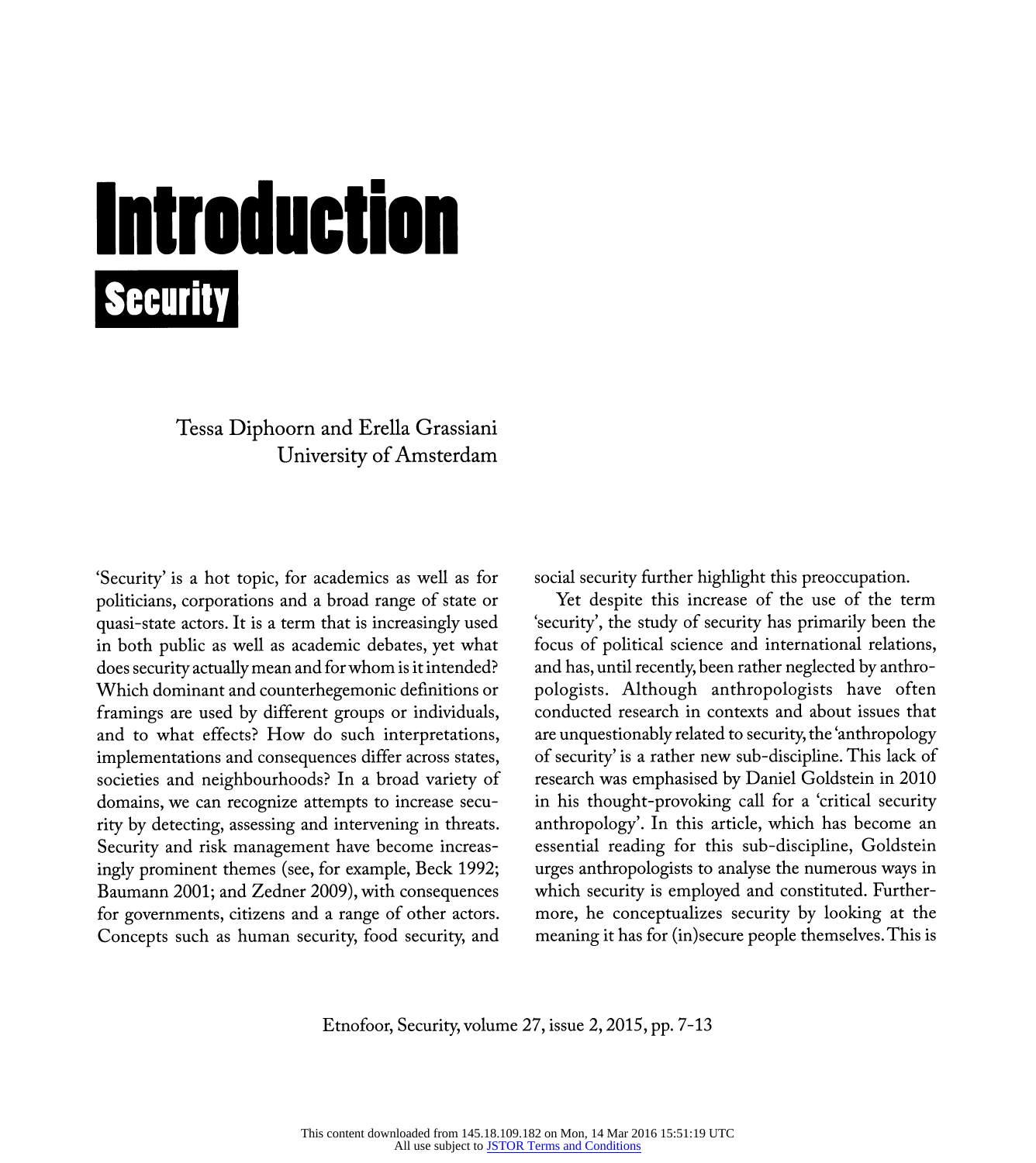in contrast to the Copenhagen school, which primarily employed a state centered approach, despite the emphasis placed on securitisation as intersubjective and performative (Buzan, Waever and De Wilde 1998). In his words, an anthropological critical approach to security is encompassing and permits an exploration of 'the multiple ways in which security is configured and deployed - not only by states and authorized speakers but by communities, groups, and individuals - in their engagements with other local actors and with arms of the state itself' (Goldstein 2010: 492).

 Since this call, numerous anthropologists have taken on Goldstein's plea and have explored the many ways in which security is enacted, performed and articulated. The 'anthropology of security' has developed into an established sub-discipline. This is reflected in several books that have been published with this title (Hurtado and Ercolani 2013; Maguire, Frois, Żurawski 2014; Abrahamsen and Leander 2015) and the growth of panels at international anthropology conferences that concern themselves with this theme. In fact, the European Association for Social Anthropology (easa) has even set up its own security network. The main objective of this issue of *Etnofoor* is to further develop this insightful body of work and to engage with and contribute to this growing sub-discipline by analysing security from various perspectives.

 The first perspective concerns the increasingly pluralised nature of security, pointing towards a growing recognition that the nation-state no longer holds a monopoly on the provision of security for its citizens. Although 'policing' was traditionally associated by many with the 'police' and conceived as a public good that was provided for all citizens in public spaces,  numerous studies have shown that the public-private policing divide is blurry, weak, non-existent or frequently trespassed, as state and non-state policing have become increasingly alike and interconnected. Furthermore, we now recognize a plethora of security providers (vigilante groups, gangs, private security companies and neighbourhood watches) that engage in performances of security and often use violence as a means of usurping authority. Numerous anthropolo gists have studied non-state security actors across the globe, such as gangs (Rodgers 2006; Jensen 2008; van Stapele 2015), criminal organisations (Jaffe 2013), private security officers (Higate 2012; Diphoorn 2015), vigilante organisations (Buur 2006; Pratten and Sen 2007; Goldstein 2012), traditional authorities (Buur and Kyed 2006; Sieder 2011), and community policing schemes (Ruteere and Pommerolle 2003; Kyed 2009; Di Nunzio 2014). Therefore, rather than thinking in terms of public versus private security, security is best analysed within a 'security quilť (Ericson 1994) and a policing web' (Brodeur 2010), resulting in landscapes of plural policing' (Jones and Newburn 2006) and performances of 'twilight policing' (Diphoorn 2015).

In this issue of *Etnofoor*, Ivasiuc also employs this perspective by analysing vigilante security forces in Rome who frame Roma inhabitants in the city as elements of threat. She shows how a force of voluntary agents performs nightly patrols in order to increase the sense of security of Rome's inhabitants. Although the city's formal authorities criticize these *rondes*, the citizens feel they need to take matters into their own hands. Ivasiuc shows that the anti- Roma rhetoric used by these vigilantes is framed within a discourse of urban decay on a material and visible level. Such well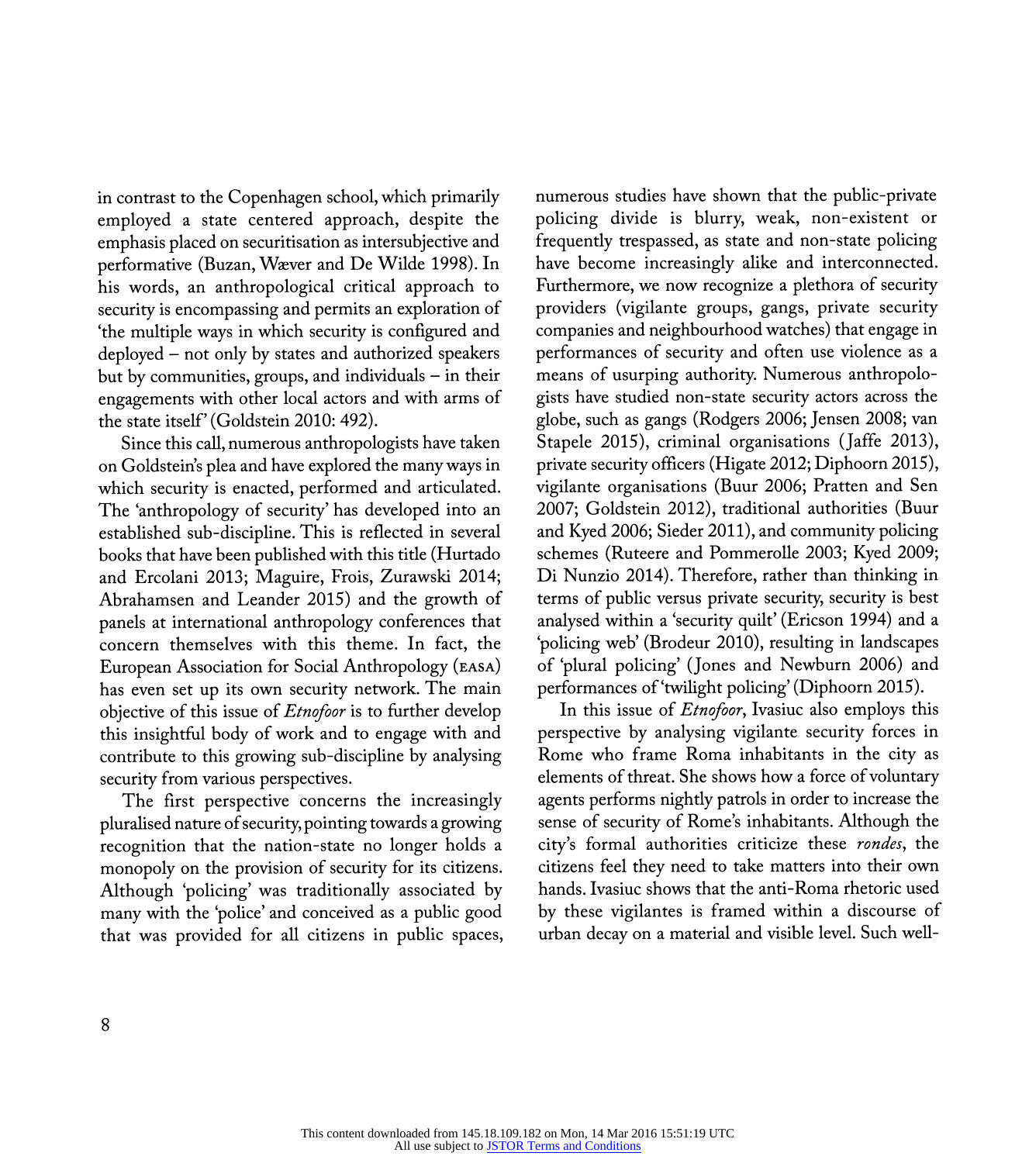written case studies reinforce the notion that we need to move away from the traditional idea of the state having a monopoly on the use of violence, and instead, emphasize and further unravel the intricate dynamics between non-state security actors and violence.

 A second theme of interest is the increasing globalised nature of security. Across the globe, we can see how security models and technologies find their way to the global market and shape domestic concep tions of security. One such example is the extensive Israeli security industry that brands itself as superior and operates worldwide, ranging from Kenya, Brazil to the US and Europe (Grassiani forthcoming). This is also reflected in policing models that are exported to and implemented in other countries, often from the Global North to the South as part of police reform projects or general Security Sector Reform (ssr) initia tives (Sedra 2010). For example, Steinberg (2011) discusses the unforeseen consequences of importing Anglo-American ideas of crime prevention and community policing in South African policing institu tions. He shows how particular elements of paramili tary policing that were reminiscent of apartheid rule, flourished in South Africa through these imported policing bodies. Similarly, numerous scholars have highlighted how ssr is often instigated and funded by international donors and agencies that neglect local practices and understandings of security (Albrecht et al. 2010; Albrecht and Jackson 2014).

This matter is addressed in this issue of *Etnofoor* by Kohl's piece on security sector reform in Guinea- Bissau. He shows that while these reforms are aimed at increasing security for citizens, they often fail. Kohl, furthermore, shows how the end-users of reforms have

 to navigate through a landscape of formal and informal rules. Therefore, despite these international efforts, people still largely depend on their own social networks within the security establishment. Such case-studies not only highlight how particular understandings of security move across states, but also how they influence local power dynamics that need to be considered beforehand.

In a similar vein, Smith's contribution to the issue traces the dynamic movement of security affairs across different scales and registers in Nairobi, Kenya. More specifically, she identifies both processes of localization and globalization, by which security measures both scale down and scale up, and how this is related to the various means in which people give meaning to experi ences of (in)security. This scalar approach that Smith introduces not only presents the diverse means in which security acquires meaning, but also how the interactions between various scales shape the security landscape of a large urban center such as Nairobi.

 A third important issue within an anthropological approach to security that is discussed in this issue is an analysis of how the increase of different security actors in societies shapes the daily-lived experiences of citizens/political subjects and their feelings of belonging. How do security measures in-or exclude different groups in society? And how do these different groups employ measures to affect their (in) secure circumstances? In what ways do they talk about their own (in)securities? While the political discourse on security may portray such measures as positive that will reduce feelings of fear, in-depth ethnographic studies have demonstrated that security for one does not necessarily mean security or safety for another. Security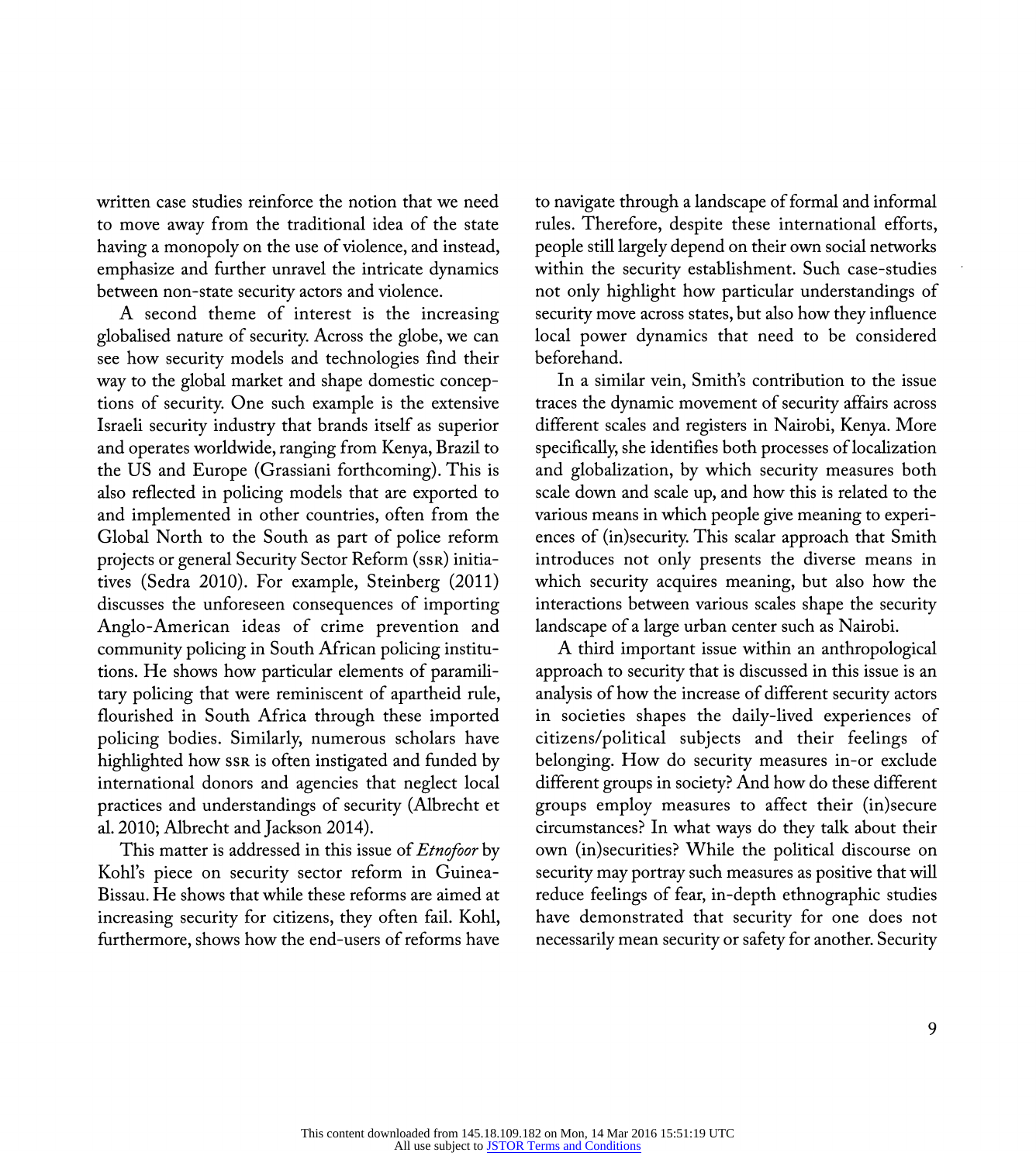measures, such as more security personnel on the street, the construction of high walls and fences, and the possession of more weapons, can simultaneously increase perceptions of insecurity and fear.

 Menon, for example, explores feelings of fear and distrust of the Muslim community of Old Delhi. In her work she shows how this Muslim community retracts more and more to the old part of the city as this is a 'safe haven' and a 'Muslim space' within an increasingly threatening anti-Muslim surrounding. She shows how different citizens, in this case Hindus and Muslims, in one city react differently to the securitization of their surroundings, showing how citizenship and feelings of belonging are differentiated. One of the examples she discusses is how Muslim women change their clothing when leaving the neighbourhood as a way of showing how (in)security is navigated on a daily basis.

In a similar vein, Grant's article on Rwanda also deals with the daily navigation of people in an insecure environment. In her contribution to this issue, she analyses how young people interpret and navigate the complex and dangerous political landscape. Although Rwanda is considered to be a safe country, particularly when compared to its neighbouring states, Grant depicts an opposing picture. She does so by introducing the concept of 'quiet insecurity', which refers to the insecurity that is experienced through the indirect ways of control exerted by the Rwandan state. She argues that there is in fact an increase of mistrust and fear among families and friends within a politicized context that often sees the young men she studies as security threats. Grant's contribution emphasises that contexts that may initially appear to be more secure, and may therefore not act as prime candidates for studies on (in)

 security, may in fact contain other, less obvious forms of insecurity. Furthermore, it also compels us to recognise that feelings of (in) security are not inherently linked to direct acts of violence and high crime rates, but are also shaped by indirect political forces and are pervasive in countries that are perceived to be 'safer'.

 Such subjective feelings of (in)security are also the main concern of Schwell's article in this issue. She critically examines security studies and calls for more attention to what security and fear really mean on the ground and to what (active) role the 'audience' of security measures plays. By drawing from her own experiences in Montreal and Jerusalem, she aims to move away from a perception of citizens as passive audience of securitization towards a perception of all parties as actors with active roles. The citizens' fears and emotions, based on their previous experiences, form the foundation for their interpretation of security issues in both a physical and intellectual sense.

 A fourth perspective of security that is addressed in this issue is how the growing emphasis on security has impacted the architectural structures of many urban centres that are now increasingly marked by  $cc\tau v$  cameras, fences, high walls, and a range of other gadgets and systems (Davis 1990; Caldeira 2000; Low 2004; Bremner 2004). In her contribution, Smith also discusses how the built environment of Nairobi is related to feelings of security and how this touches upon issues of prestige and aesthetics that are inter twined in the city's architecture. She shows how the built environment both reflects and influences percep tions of (in)security in two different neighbourhoods, namely affluent Spring Valley and the colonial-era type housing estate of Kaloleni. This comparison, which is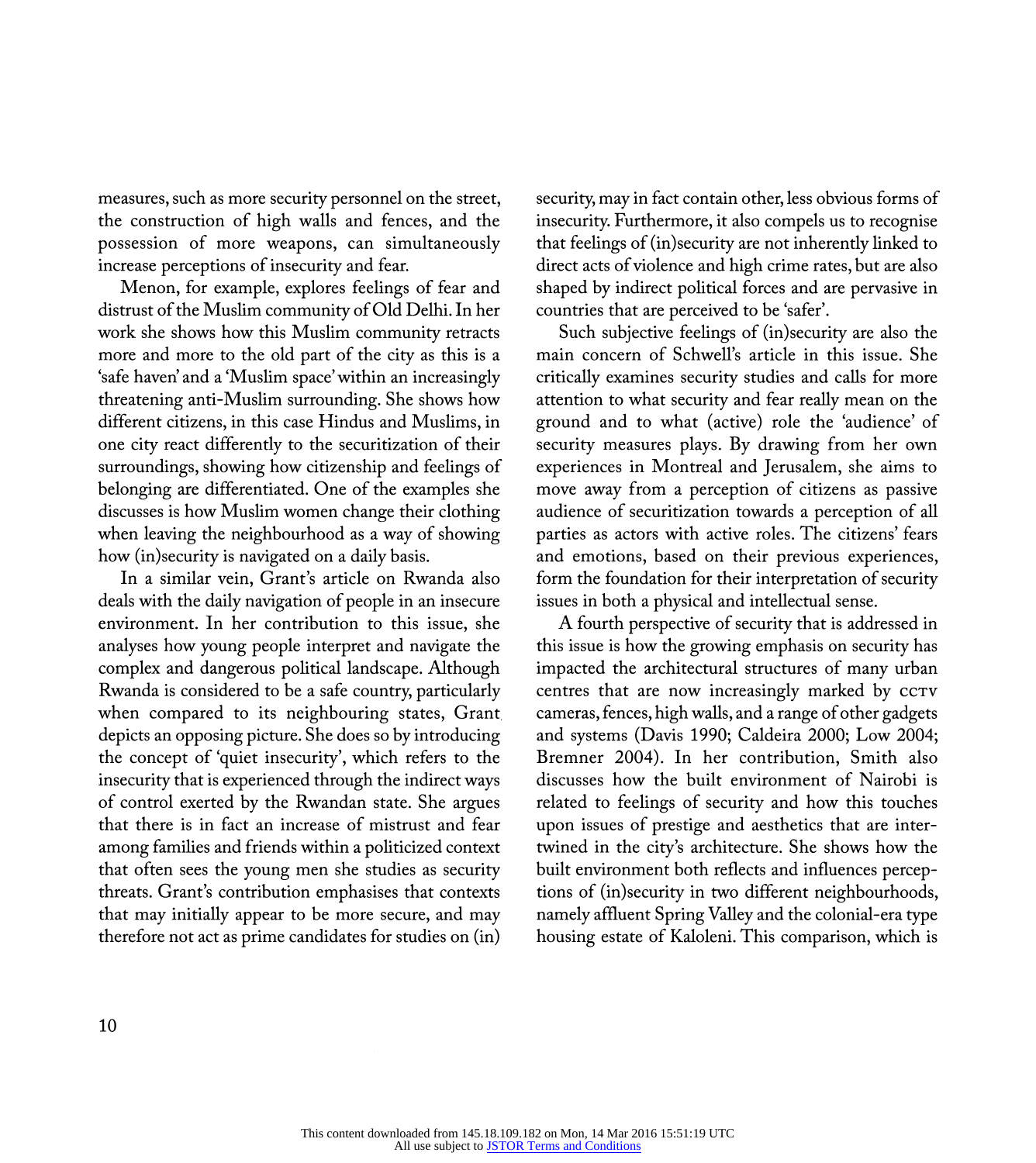visually aided through the use of numerous photo graphs, allows Smith to contribute to a growing discus sion on the architectural dimension of security and how it represents and mediates conflicting emotions and processes of exclusion and aspiration.

 Another closely related issue is the increasing use of technologies in many urban centres. What do these various technologies mean for people living in the city, how do they impact how citizens experience their mobility within urban centres, and what does this reveal about the aesthetics of security? In this issue, we have two articles that deal with the more technological side of security. Murphy and Maguire discuss Auto matic Border Control (abc) in Europe and thereby draw attention to the ways in which a focus on the technological can provide insights into other anthro pological debates about migration and border encoun ters. By drawing from two different research projects, the authors shed light on how such security technolo gies work and what they can contribute to anthropo logical conversations about security. Furthermore, in their conclusion, the authors offer some insights into what this means for anthropology and how anthropolo gists can approach such emerging technologies and practices of border security.

 In a similar vein, Harris and van der Veen focus on the dynamics between security, infrastructure and power in their contribution. They discuss how the development of borderland airports in China and India reveal key issues pertaining to regional security. More specifically, these authors argue that the expansion of various borderland infrastructural projects, such as airports, is often created under the guise of security, yet result in a chain of unexpected consequences. Although

 numerous reasons are used to justify the construction of large infrastructural projects, such as regional economic growth and integration of peripheral prov inces, the authors question whether such aspirations are fulfilled on the level of human security and job security.

The focus of this issue of *Etnofoor* and the themes we have highlighted show that the sub-discipline of the 'anthropology of security' is a thriving one and continues to incite fascinating research and innovative approaches to security. This further emphasizes the diverse ways by which anthropologists can shed new light and propel new ideas, concepts and perspectives on issues that are socially, theoretically and politically relevant.

#### References

Abrahamsen, Rita and Anna Leander (eds.)

2015 Routledge Handbook of Private Security Studies. London and New York: Routledge.

Albrecht, Peter, Finn Stepputat, and Louise Andresen.

 2010 Security Sector Reform, the European Way. In: M. Sedra, (ed.) The Future of Security Sector Reform. Waterloo: Centre for International Governance Innovation. Pp. 74-87.

Albrecht, Peter and Paul Jackson

 2014 State-building through Security Sector Reform: the UK Intervention in Sierra Leone. Peacebuilding 2(1): 83-99.

Bauman, Zygmunt

2001 Community: Seeking Safety in an Insecure World. Cambridge: Polity Press.

Beck, Ulrich

1992 Risk Society. Towards a New Modernity. London, Thousand Oaks, and New Delhi: SAGE.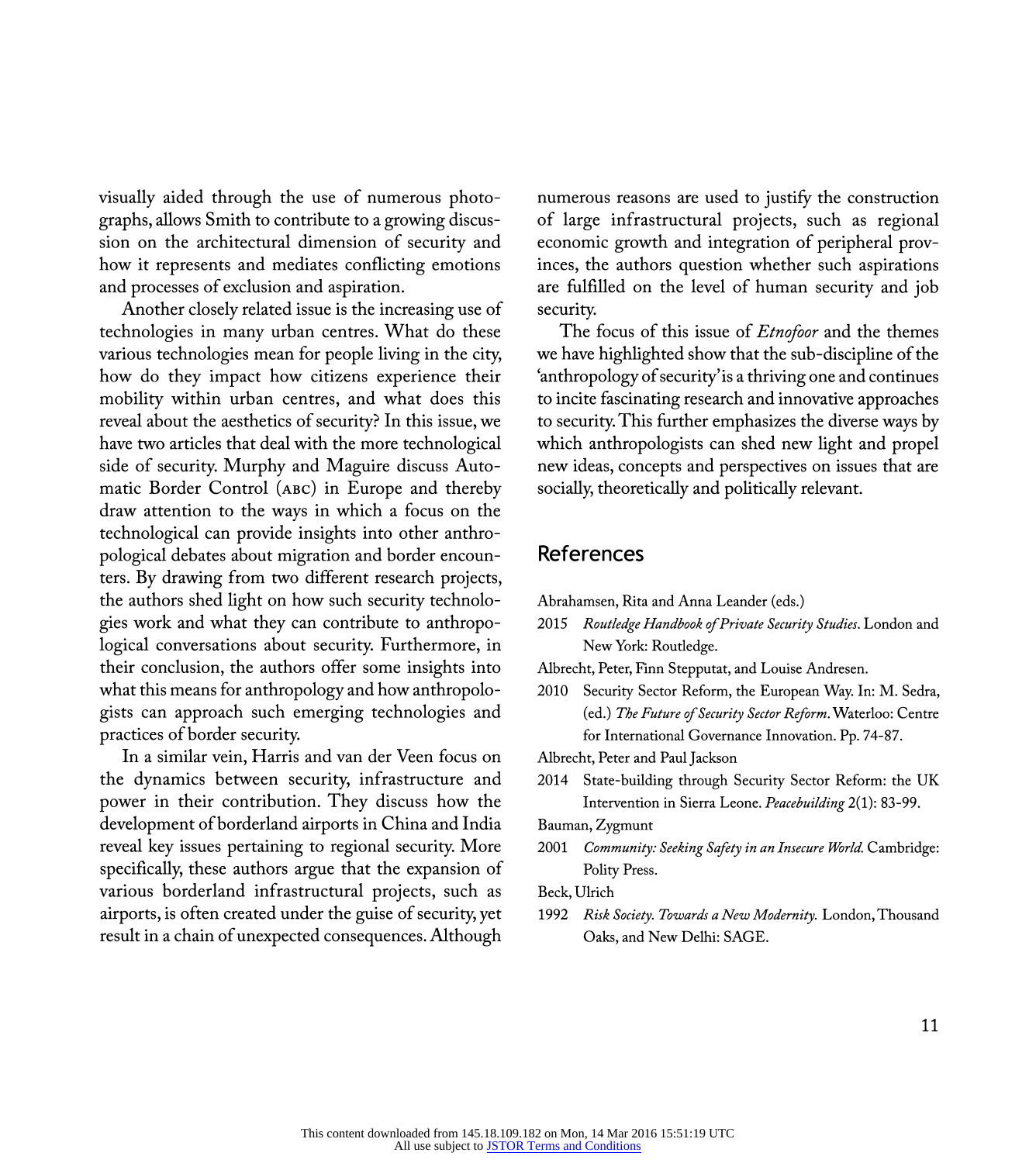Bremner, Lindsay

2004 Bounded Spaces: Demographic Anxieties in Post-Apartheid Johannesburg. Social Identities 10(4): 455-468.

Brodeur, Jean-Paul

2010 The Policing Web. Oxford: Oxford University Press.

Buur, Lars

 2006 Reordering Society: Vigilantism and Expressions of Sover eignty in Port Elizabeth's Townships. Development and Change 37(4): 735-757.

Buur, Lars and Helene Maria Kyed

 2006 Contested Sources of Authority: Re-claiming State Sover eignty by Formalizing Traditional Authority in Mozam bique. Development and Society 37(4): 847-869.

Buzan, Barry, Ole Waever and Jaap de Wilde

1998 Security. A New Framework for Analysis. Boulder and London: Lynne Rienner Publishers.

Caldeira, Teresa PR.

2000 City of Walls. Crime, Segregation, and Citizenship in Sao Paulo. Berkeley, Los Angeles and London: University of California Press.

Davis, Mike

1990 City of Quartz: Excavating the Future in Los Angeles. London: Verso.

Di Nunzio, Marco

 2014 Thugs, Spies and Vigilantes: Community Policing and Street Politics in Inner City Addis Ababa. Africa 84(3): 444-465.

Diphoorn, Tessa

 2015 Twilight Policing: Private Security and Violence in Urban South Africa. Berkeley: University of California Press.

Ericson, Richard

 1994 The Divison of Expert Knowledge in Policing and Secu rity. British Journal of Sociology 45(2): 149-175.

Goldstein, Daniel M.

- 2012 Outlawed. Between Security and Rights in a Bolivian City. Durham: Duke University Press.
- 2010 Toward a Critical Anthropology of Security. Current Anthropology 51(4): 487-517.

Grassiani, Erella

 Forthcoming Commercialized occupation skills: Israeli security experience as an international brand.

Higate, Paul

 2012 Drinking Vodka from the 'Butt-Crack': Men, Masculini ties, and Fratriarchy in the Privatized Military Security Company. International Feminist Journal of Politics 14(4): 450-469.

Hurtado, Fina Antón and Giovanni Ercolani

2013 Anthropology and Security Studies. Universidad de Murcia, Nottingham Trent University and College of William and Mary.

Jaffe, Rivke

 2012 Criminal dons and extralegal security privatization in downtown Kingston, Jamaica. Singapore Journal of Tropical Geography 33(2): 184-197.

Jensen, Steffen

- 2008 Gangs, Politics and Dignity in Cape Town. Oxford: James Currey Ltd.
- Jones, Trevor and Tim Newburn (eds.)
- 2006 Plural Policing. A Comparative Perspective. London and New York: Routledge.

Kyed, Helene Maria

2009 Community policing in post-war Mozambique. Policing and Society 19(4): 354-371.

#### Low, Setha M.

2004 Behind the Gates. Life, Security, and the Pursuit of Happiness in Fortress America. London and New York: Routledge.